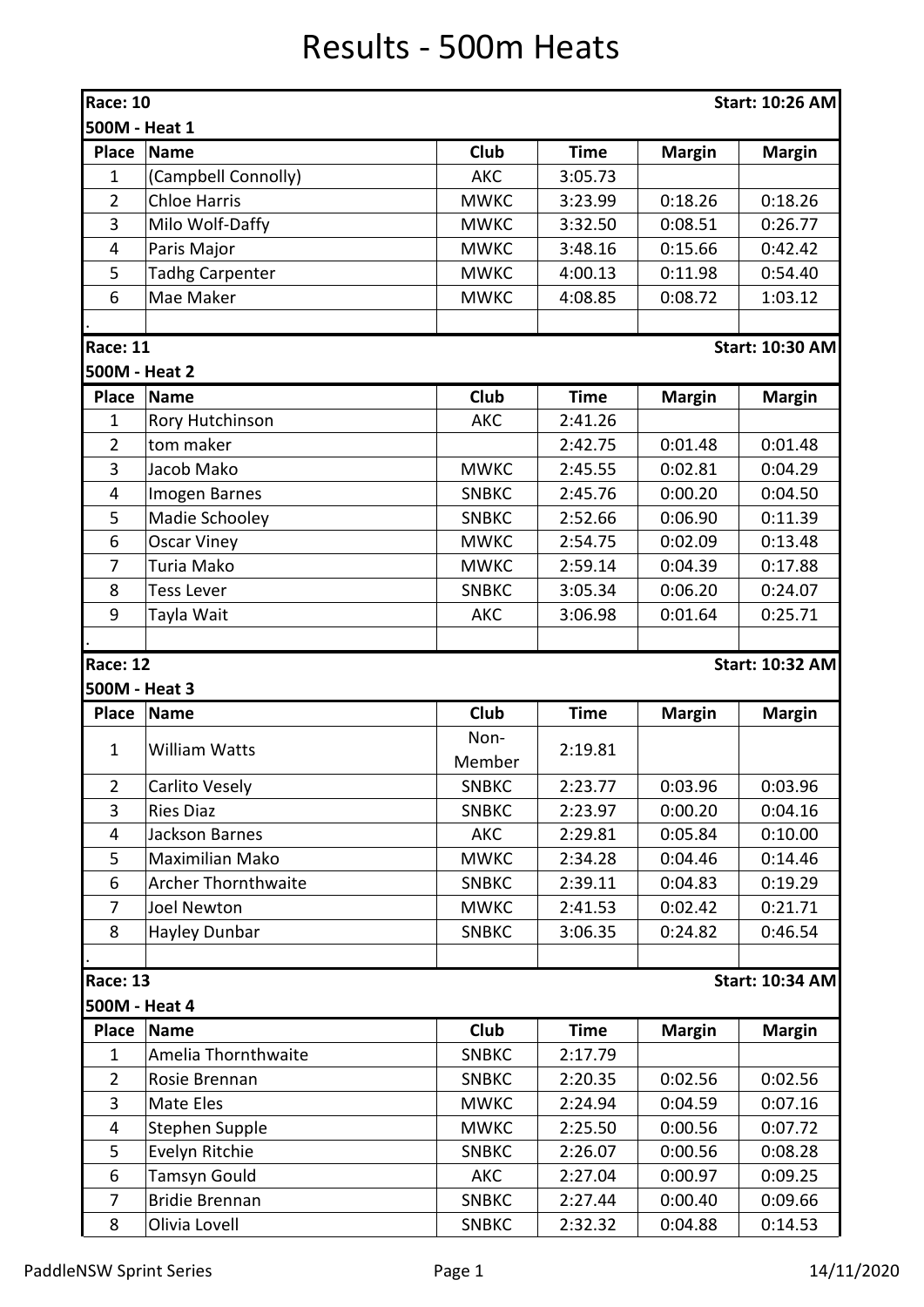## Results - 500m Heats

| 9               | Ella Lawsen                     | <b>AKC</b>        | 2:33.66     | 0:01.34       | 0:15.87                |
|-----------------|---------------------------------|-------------------|-------------|---------------|------------------------|
| <b>Race: 14</b> |                                 |                   |             |               | <b>Start: 10:37 AM</b> |
| 500M - Heat 5   |                                 |                   |             |               |                        |
| Place           | <b>Name</b>                     | Club              | <b>Time</b> | <b>Margin</b> | <b>Margin</b>          |
| $\mathbf{1}$    | <b>Riley Clarke</b>             | Salty<br>Paddlers | 2:12.23     |               |                        |
| $\overline{2}$  | Clea Jordi                      | <b>SNBKC</b>      | 2:13.46     | 0:01.23       | 0:01.23                |
| $\overline{3}$  | Georgia Weston                  | <b>SNBKC</b>      | 2:14.76     | 0:01.30       | 0:02.53                |
| 4               | Alex Conley                     | Salty<br>Paddlers | 2:15.07     | 0:00.31       | 0:02.84                |
| 5               | Zoe Shirdon                     | <b>SNBKC</b>      | 2:19.24     | 0:04.17       | 0:07.01                |
| 6               | <b>STEVEN KILDEA</b>            | Salty<br>Paddlers | 2:19.63     | 0:00.39       | 0:07.40                |
| $\overline{7}$  | Jack Vaughan                    | <b>AKC</b>        | 2:23.27     | 0:03.64       | 0:11.04                |
| 8               | Hanako Greuter                  | <b>SNBKC</b>      | 2:25.47     | 0:02.20       | 0:13.25                |
| 9               | Isabelle Rupenovic              | <b>SNBKC</b>      | 2:27.52     | 0:02.05       | 0:15.29                |
|                 |                                 |                   |             |               |                        |
| <b>Race: 15</b> |                                 |                   |             |               | <b>Start: 10:39 AM</b> |
| 500M - Heat 6   |                                 |                   |             |               |                        |
| <b>Place</b>    | <b>Name</b>                     | Club              | <b>Time</b> | <b>Margin</b> | <b>Margin</b>          |
| $\mathbf{1}$    | <b>Charles Heaton-Armstrong</b> | Salty<br>Paddlers | 2:05.04     |               |                        |
| $\overline{2}$  | Michael Dunbar                  | <b>SNBKC</b>      | 2:05.27     | 0:00.23       | 0:00.23                |
| 3               | Sean Ryce                       | <b>SNBKC</b>      | 2:08.77     | 0:03.50       | 0:03.73                |
| 4               | William Bryant                  | Salty<br>Paddlers | 2:11.37     | 0:02.60       | 0:06.33                |
| 5               | Sascha Taurins                  | <b>SNBKC</b>      | 2:19.26     | 0:07.89       | 0:14.22                |
| 6               | Viliam Mako                     | <b>MWKC</b>       | 2:21.24     | 0:01.98       | 0:16.20                |
| 7               | Aubrey Jackson                  | Salty<br>Paddlers | 2:22.37     | 0:01.13       | 0:17.33                |
| 8               | Alexander Raikuna               | <b>SNBKC</b>      | 3:39.93     | 1:17.56       | 1:34.89                |
| <b>Race: 16</b> |                                 |                   |             |               | <b>Start: 10:44 AM</b> |
| 500M - Heat 7   |                                 |                   |             |               |                        |
| <b>Place</b>    | <b>Name</b>                     | Club              | <b>Time</b> | <b>Margin</b> | <b>Margin</b>          |
| 1               | Guy robinson                    | <b>SNBKC</b>      | 0:00.87     |               |                        |
| $\overline{2}$  | Natalia Drobot                  | AKC               | 0:01.78     | 0:00.90       | 0:00.90                |
| 3               | Daniel Sharkey                  | <b>SNBKC</b>      | 0:02.50     | 0:00.72       | 0:01.62                |
| 4               | Alisa van der Kwartel           | <b>SNBKC</b>      | 0:03.81     | 0:01.31       | 0:02.93                |
| 5               | Jacob Wilson                    | <b>SNBKC</b>      | 0:04.67     | 0:00.86       | 0:03.79                |
| 6               | Daniel Rupenovic                | <b>SNBKC</b>      | 0:06.32     | 0:01.66       | 0:05.45                |
| 7               | Lily Fitzgerald                 | Salty<br>Paddlers | 0:06.96     | 0:00.64       | 0:06.09                |
| <b>Race: 17</b> |                                 |                   |             |               | <b>Start: 10:46 AM</b> |
| 500M - Heat 8   |                                 |                   |             |               |                        |